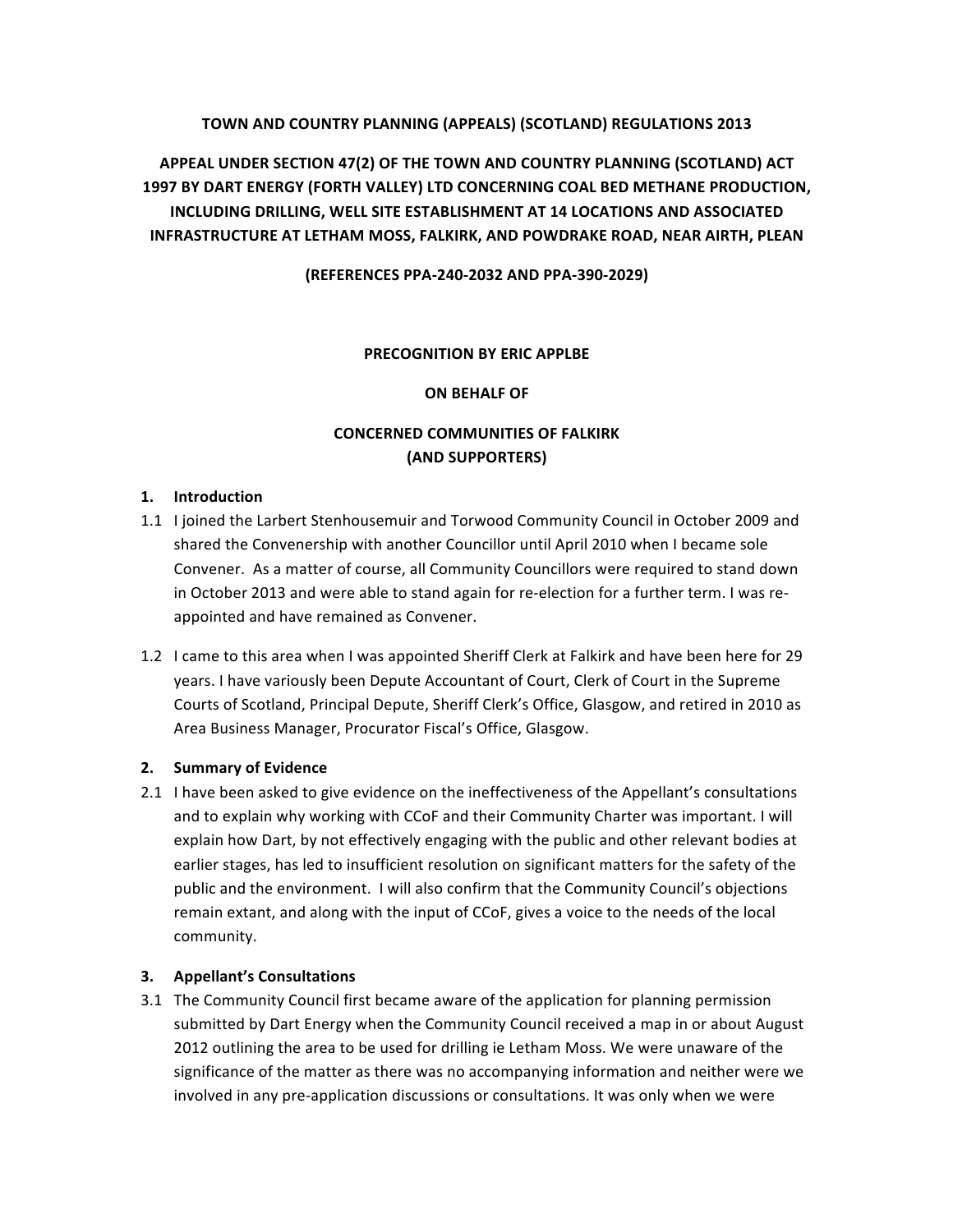alerted to the implications that we sought out the documents that should have been sent to us in the first place. We then contacted Dart Energy seeking clarification and we had initial discussions with their representatives on 25 October 2012 which were, at their insistence, not open to the public.

- 3.2 Dart Energy advertised their public consultations in the Falkirk Herald during the week of Falkirk Fair holidays, in July 2012. They took their exhibition round a number of places and attracted 43 people to the exhibition. Of them, 20 chose to return the opinion surveys. They concluded that that was sufficient to show no objection to the application. In fact they advised that that level of return showed strong support for the application. The area of LST Community Council has a population of some 20,000 people. Accordingly the figures show that 0.001% responded.
- 3.3 Despite our ongoing requests for them to attend one of our public meetings, they did not do so. In due course we asked to attend at their offices which they agreed to. Five members of the public attended along with 5 members of the Community Council on 14 January 2013. We were well received and Dart Energy responded to our questions. Although the discussions were wide ranging, at the end of the day we were left with the feeling that Dart were only doing what was asked of them without being pro-active in safeguarding the community. With SEPA being particularly inactive during the test drilling stage, and Scottish Government policies not being effective, the feeling was that the focus of attention for Dart remained the financial benefits for shareholders rather than safety of the community. It seems clear that Dart will only do the minimum to ensure they meet legislative requirements. I have to say that that position continues to change almost on a daily basis and it has been particularly difficult to ascertain a final position, making comment out of date almost as soon as it is made.

#### **4. Working with CCoF**

- 4.1 As a Community Council we remained distinct from CCoF. The Community Council has many other issues to deal with in the area and we did not have the expertise, knowledge or time available to deal with the application in the depth that it required. Prior to the formation of CCoF the Community Council decided that the community needed to be aware of what was happening and a leaflet drop was carried out. That could not have been done without the assistance of many of those residents who later became members of CCoF. Some 80% of the houses in Larbert and Stenhousemuir received the leaflet raising awareness of the application and its implications.
- 4.2 Shortly after that exercise, CCoF came into being and while the Community Council continued to progress matters at meetings and in discussions, CCoF began to take a major part in the response to the planning application and the Community Mandate and Community Charter were drawn up. The response to the Community Mandate and the Community Charter showed that these alternative approaches were entirely appropriate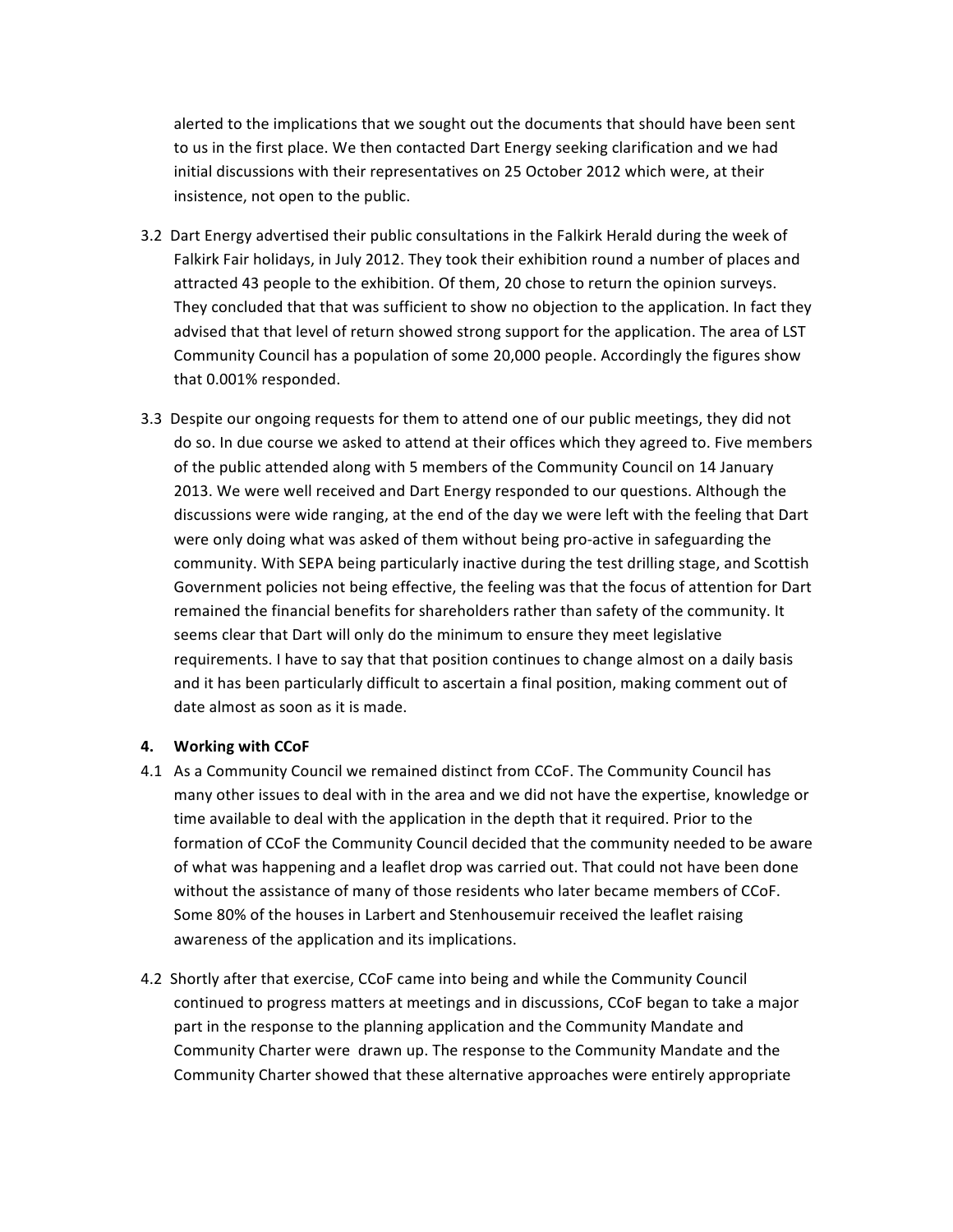and concurrent with the feelings of residents. It also showed up the ineffectual contact and response that Dart Energy had achieved through its consultation processes.

- 4.3 The Community Council worked with CCoF in the preparation of the Community Charter. CCoF prepared the Charter involving local residents and brought the draft to the Community Council to finalise. We were particularly grateful for the extensive preparatory work and the involvement of the community. The values expressed are completely on all fours with the work we do in shaping and developing our area. We are more than happy to have a written expression of what residents value for growing a positive vision of community, the dynamic cultural heritage expressed in the Charter featuring positive developments in all walks of life while seeking to negate detrimental influences.
- 4.4 While it is fair to say that Dart Energy's environmental assessment recognises the need for safeguarding and controls, there remains concern in the light of international experience over the effects on the community. The difference between concerns expressed by NGOs about safeguards and controls, and us as residents, is that we have to live with the consequences. There have been a number of instances when we have asked for various plans to be put in place to show that health and wellbeing is being considered. Sadly, we have met with verbal statements advising that such plans are unnecessary as accidents will not happen. It has only been recently that Dart has even considered the need for such as contingency plans to cater for the "what if..." scenario. A major part of the problem has been the inactivity of SEPA. If they had taken the trouble to monitor the test drilling, and required Dart to act sooner, we may not have reached this situation. The commitment to a number of plans for all organisations involved in the G20 document is helpful. What is unidentifiable, is the recognition of those organisations to a quality process, which will require standards to be set and observed, and which cannot be done by self monitoring.
- 4.5 Despite years of test drilling within the area, it is very disappointing that there appears to be insufficient baseline and monitoring data to give enough evidence to back the claims being made by Dart Energy or that the proposed mitigation measures will be sufficient.
- 4.6 SEPA say they protect communities by regulating activities that can cause harmful pollution and by monitoring the quality of Scotland's air land and water. They should commit to that and do the job they have been set up to do.

#### **5. Community Council Objections**

5.1 The Community Council submitted objections on 2 December 2012 and submitted the Charter as part of further representations when the Inquiry process was triggered. Given that the application was an application for planning permission, our objections took the format of objections as related to the Falkirk Local Development Plan. Within that paper we also made reference to the Falkirk Council Structure Plan. Our statement confirmed that "we do not believe that the application contributes to the positive vision for the area's future. In particular, given the negative environmental impacts of the proposal, we do not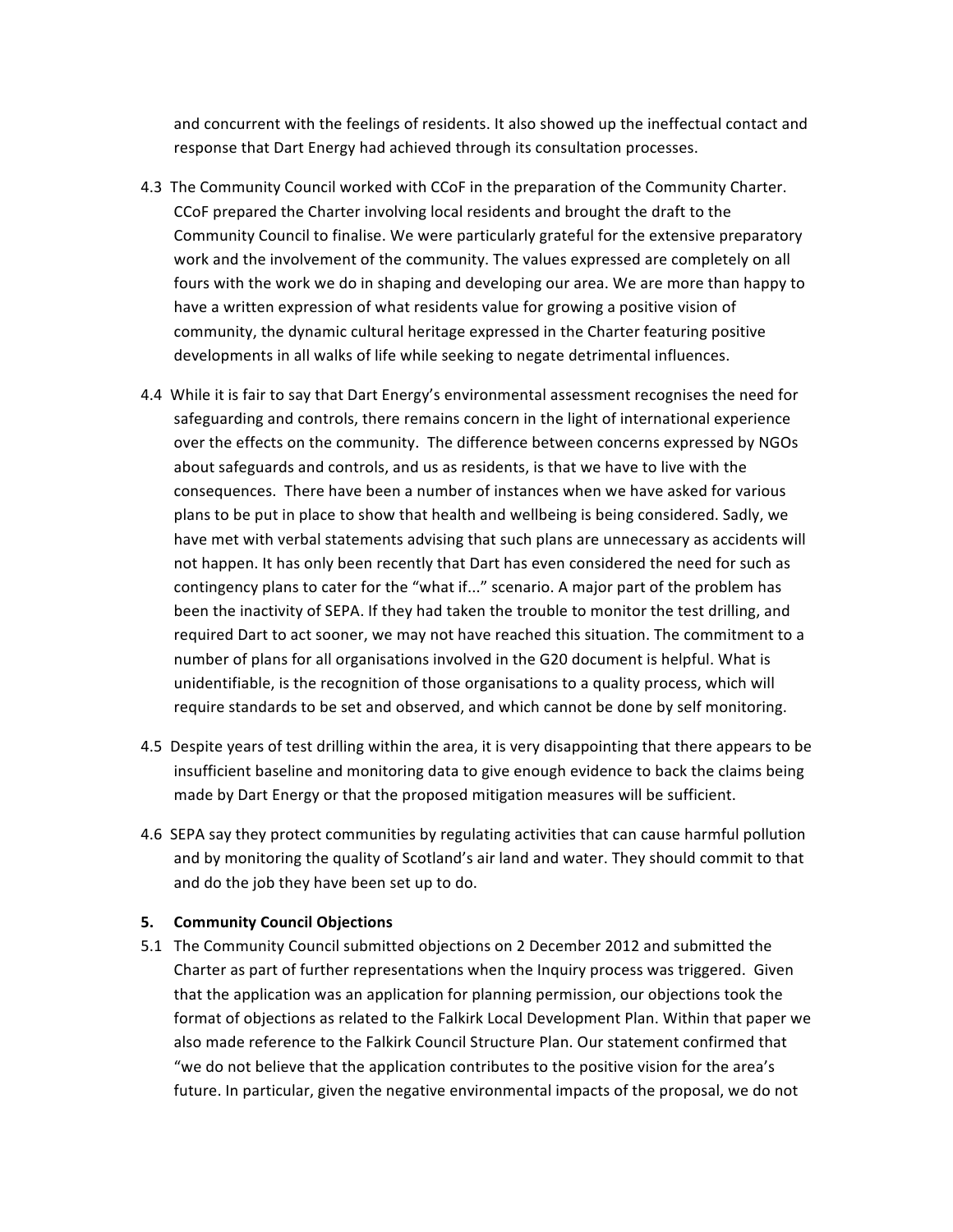believe that the application will result in an improved quality of life for our community. The application is not a sustainable development and will not contribute to meeting global and local environmental commitments". So far as we can tell, there are few benefits for the local community.

- 5.2 Since submitting our objection, we have continued to address the matter and have had a lengthy and useful meeting with Dart Energy (referred to above). We have had representatives from SEPA to one of our open meetings when they provided information on what they have done and what they will do to monitor the effect on the environment. It was disappointing to learn that they had not in fact visited the test site. We have also sought information from the Scottish Government and SEPA under FOI as well others who have an interest and/ or responsibility in these matters. Considerable research has been done on-line.
- 5.3 None of the information we have received has led us to change the terms of our objection.

## **6. Other**

- 6.1 I feel that the Good Neighbour Agreement lodged with DPEA should be referred to. LST Community Council has had no hand in drawing up that document and does not wish to have any involvement in it. That has been explained to those representing Dart Energy but it is worthwhile confirming the position at this time. The GNA was discussed at two meetings of the Community Council and public and Community Councillors were unanimous that we should not enter into any process based on this document. SEPA should be required to do the job properly. The Community Council has similarly had no involvement in drawing up the draft Community Trust Agreement and does not wish to have any involvement at this time.
- 6.2 We have consistently accepted that Dart Energy is not exploring for shale gas and as a consequence there will be no fracking. There will however, require to be some control over what is to happen in the future particularly as it is suggested that CBM reserves will only subsist for some 20 years. We are aware there are considerable shale gas reserves in the Forth Valley.

# **7. Conclusions**

7.1 In my opinion, there has been a lack of responsibility by Dart in fully engaging in consultation requirements, only going so far as tickboxing rather than seeing it as a matter that could lead to better information and therefore better decisions. Further research should be carried out on a collaborative basis, to ensure that all parties, including residents, can input into the process and fully understand how their health and that of the environment they live in is being safeguarded. All regulatory bodies need to be fully on board with requirements, SEPA in particular needs to come up to speed with their regulatory duties, or where there are grey areas then appropriate regulation needs to be put in place before permission is granted. The opportunity for good collaborative